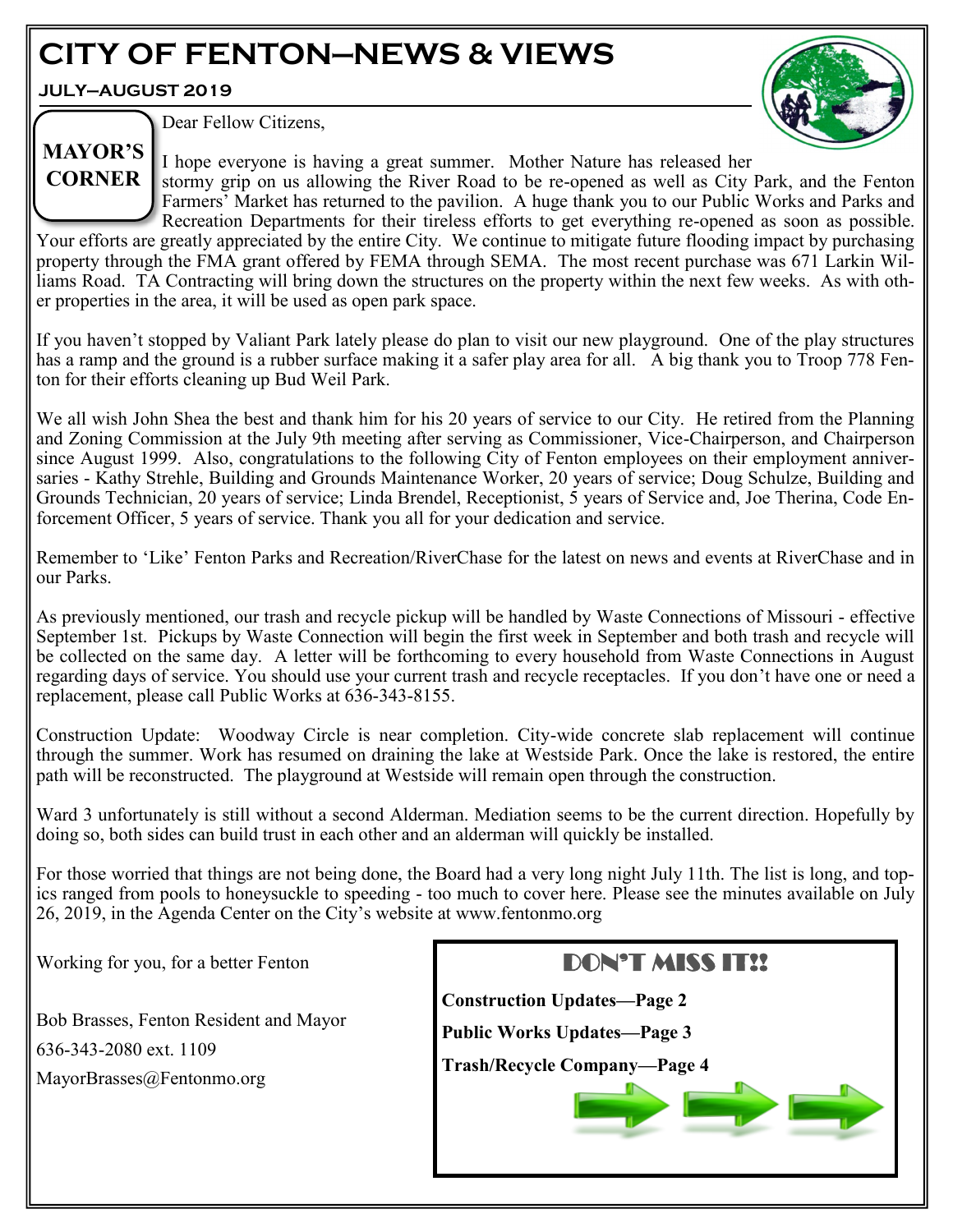PAGE 2 JULY—AUGUST 2019

#### **PLANNING & ZONING COMMISSION PUBLIC HEARING NOTICE**



On **Tuesday, August 6, 2019,** the Planning & Zoning Commission will hold a Public Hearing at 7:00 p.m. during their regularly scheduled meeting at City Hall to consider

#### the following:

#### **OLD BUSINESS:**

- Consideration of amendments to Chapter 470 Additional Non-Residential District Regulations of the Zoning Code.
- Consideration of amendments to Chapters 450 and 495 of the Zoning Code pertaining to drive-through services and off-street parking and loading requirements.
- Consideration of amendments to Chapter 480 Subdivision Regulations of the Zoning Code.

#### **NEW BUSINESS:**

- A Petition by Matt Adams of Adams Architectural Associates for Site Plan Review of a proposed accessory structure (canopy) for Estes Express Lines at 205 Soccer Park Road. The property is zoned "CP-1" Commercial Park District.
- A Petition by Intelica Commercial Real Estate for review of a Sign Plan for proposed signage at 1855 Bowles Avenue. The parcel is zoned "BP-1" Business Park District.
- A Petition by Robert Kyle Lenzen of LSL Management, LLC, to operate a Medical Marijuana Dispensary Facility at 180 Gravois Bluffs Circle, Suite B. The parcel is zoned "C-1" Commercial District.
- A Petition by Fenton Land Investors, LLC, for consideration of variances from the following Sections of Chapter 480 Subdivision Regulations 1) Section 480.060(D) (3) to allow for a building permit to be approved for proposed Lot F of Fenton Logistics Park Plat Five to commence construction of Building VII prior to the Final Plat being approved; and 2) Section  $480.060(E)(7)$ to eliminate the requirement for easements to be provided on the Preliminary Plat for Plat Five. The property is addressed as 2055 Fenton Logistics Park Boulevard and is zoned "PID" Planned Industrial Development.
- A Petition by Daniel T. Guirl for an amendment to Ordinance 2882, as amended (which rezoned the subject property from "HP-1" Hospitality Park to "BP-4" Planned Business Park and established the permitted uses for the subject development known as Pointe Fenton Park), to allow for gymnastics training as a permitted use in the subject "BP-4" District. The property is addressed as 2 Soccer Park Road.

**For more information, please call Community Development at (636) 349-8110.**

### **NEW BUSINESS CORNER**

The following businesses have received an Occupancy Permit and are calling Fenton "home."



**Star Material Hauling** 558 Gravois Road, Ste. 204 *(trucking company office)*

**The Barefoot Homeopath** 558 Gravois Road, Ste. 200

*(homeopath office)*

**St. Louis Snow Cone, Inc.** 559 Wolfner Drive *(catering company)*

### **Transcat, Inc**

895 Bolger Court *(test equipment repair and service)*

# **CONSTRUCTION UPDATES**

#### **Woodway Circle Roadway Reconstruction**

The Woodway Circle Roadway Reconstruction project is near completion with a few items remaining to be completed by the contractor.

# **2019 Concrete Slab Replacement Program**

The 2019 Concrete Slab Replacement Program is continuing with work in the Courtney Estates Subdivision. Work will continue through the summer in the industrial areas, Woodridge subdivision and on Smizer Mill Road through the Dierbergs development.

#### **Westside Lake Reconstruction Project**

The Westside Lake Reconstruction Project is moving forward with the draining of the lake in order to remove sediment and reconstruct the liner. Once the lake is complete, the path in Westside Park will be reconstructed.

*As always, please use caution around the construction areas. We thank you for your patience as we continue to improve areas around Fenton.*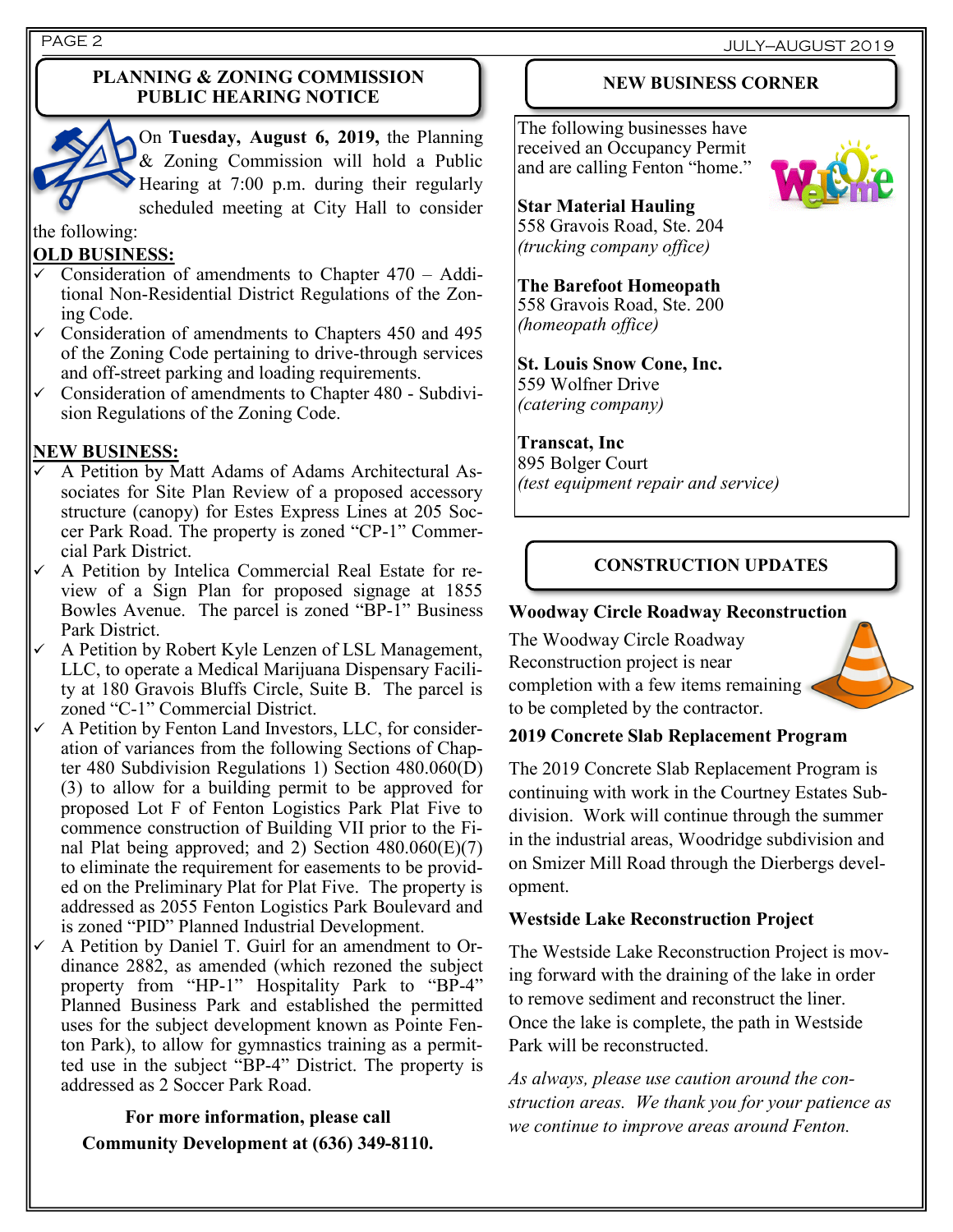### **YARD WASTE**

Please note that all yard waste must be at the curb by 7:00 a.m. on Monday mornings. Keep in mind that no matter the weather, Public Works Crews start yard waste pick-up at 7:00 a.m. and continue throughout the City until completion. At times, pick-up may carry over throughout the week.

Yard waste cannot be included with the regular trash. Please utilize the City's Yard Waste Program for grass clippings and other yard waste. An orange overflow sticker, available at City Hall or RiverChase, must be put

on all yard waste bags to be picked up. Please follow the City's guidelines by having all bags tagged and all bundles tied with twine no longer than four (4) feet in length.



Your cooperation is appreciated as we keep Fenton a great place to live and work!

# **RESIDENTIAL RECYCLING**

- Please rinse all containers.
- No containers for motor oil, insecticide, herbicide, or hazardous chemicals.
- No plastic bags of any kind. Please recycle shopping bags at the store.
- No #6 plastics. These include Styrofoam and polystyrene.
- No paper towels, tissues or wipes.

# **FREE MULCH! FREE COMPOST!**



On a first-come basis, residents of the City may take advantage of free mulch and compost located in Fenton City Park behind the parking lot right off the River Road. The available mulch and compost

material is the end product of our lawn debris and leaf removal programs from the previous year. Many residents utilize this material in their vegetable and flower gardens. Help us complete our recycling process by utilizing the mulch and compost!

### **PUBLIC WORKS MOSQUITO CONTROL**

Summer is here! Here are some ways to reduce the mosquito population in your neighborhood:



- Eliminate standing water sites where mosquitos can breed.
- Clean out clogged rain gutters and downspouts so they won't hold water.
- Empty, clean and refill bird baths on a weekly basis.
- If you have a pool, make sure the cover isn't holding water and breeding mosquitos.
- Keep in mind, mosquitos nest in vegetation and other protected places; keep the grass cut and bushes trimmed.

#### **ST. LOUIS COUNTY POLICE FENTON PRECINCT**

#### **Neighborhood Policing Officer Julia Weston Precinct Phone (636) 349-8120 625 New Smizer Mill Road Fenton, MO 63026**



The St. Louis County Police Department is joining the free Neigh-

bors app by Ring to not only solve crimes, but to provide the community with real-time, local crime and safety information. We encourage everyone to please reach out if you are a victim, or are aware of a crime happening in your neighborhood.

Please be aware that while we want citizens to reach out to us via the Neighbors app, it is also imperative that a police report is made regarding any crime of which you are a victim so the detectives who are trained to handle those cases can investigate. If the crime is immediately happening, please call 911. If appropriate, you may call our non-emergency line at 636-529-8120. If you recognize a suspect in a video/ photo posted by us or a citizen, please call in the tip through 636-529-8120. Thank you and we are looking forward to this new partnership! To download a link for the app just text "stlouismo" to 555888.

# **SALES TAX REDISTRIBUTIONS TO ST. LOUIS COUNTY FOR JUNE 2019**

| "A" Sales Tax Summary |                      | "B" (Pool) Sales Tax Summary |                      | <b>Combined Sales Tax Summary</b> |                  |
|-----------------------|----------------------|------------------------------|----------------------|-----------------------------------|------------------|
| Generated             | <b>Redistributed</b> | <b>Generated</b>             | <b>Redistributed</b> | <b>Generated</b>                  | Redistributed    |
| \$512,245             | \$248,704(48.6%)     | \$282,173                    | \$148,371(52.6%)     | \$794,418                         | $$397,075(50\%)$ |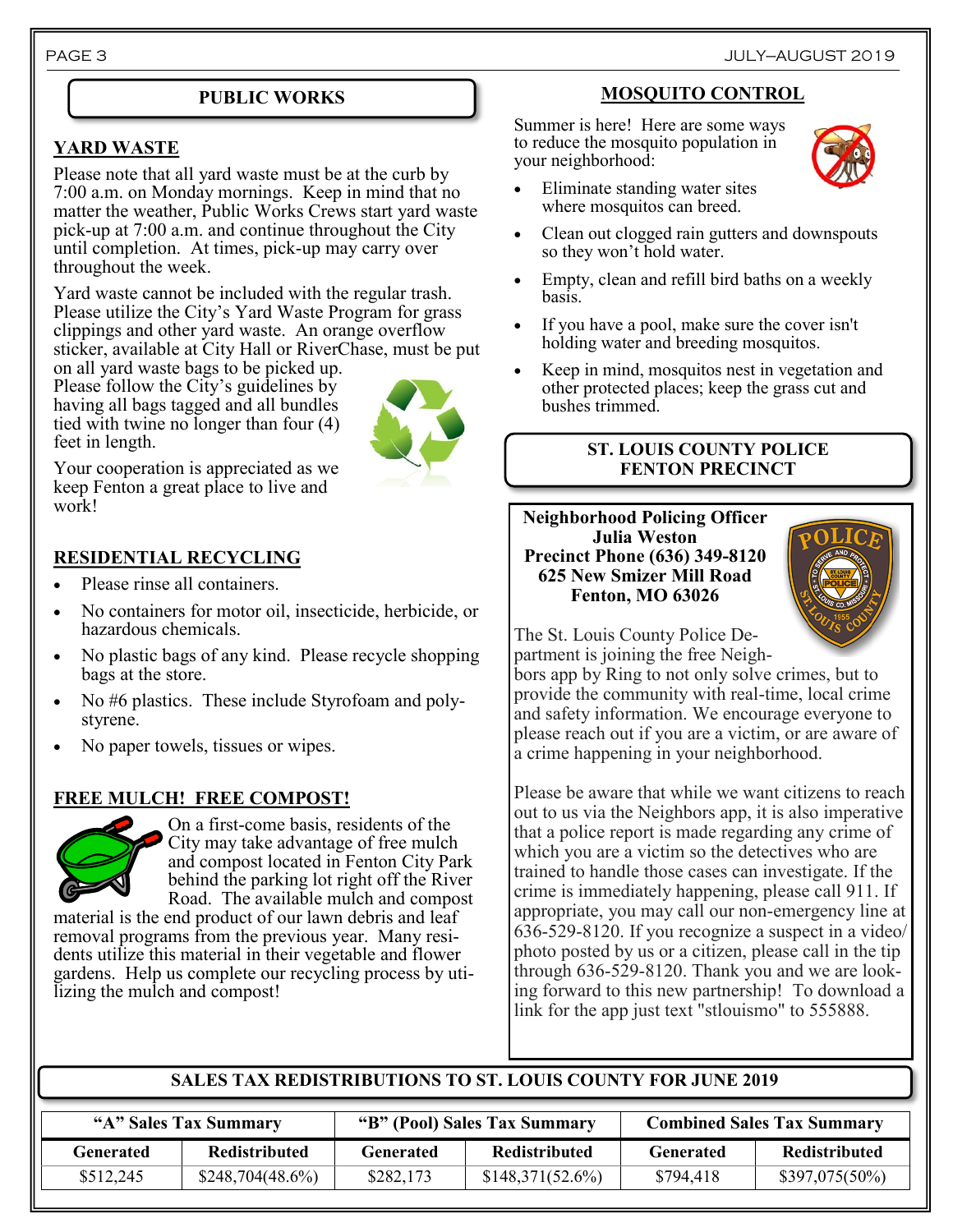#### **DECISIONS FROM THE JUNE 2019 BOARD OF ALDERMEN MEETINGS**

#### *DECISIONS*

Approved to advertise for the City Administrator Position with a 30 day close.



- Approved seeking bids for Mediation Services.
- ✓ Approved placing Fenton Community and Farmers' Market banner on City property.
- Approved the 2018 Audit.
- Approved Mayor's reappointment of Chuck Billings as Municipal Judge.
- ✓ Approved Letter of Intent from Trane.

#### *ORDINANCES*

- #3937 Ord. approving an agreement with Spencer Contracting Company for parking lot and sidewalk improvements of RiverChase Recreation Center parking lot.
- #3938 Ord. authorizing the Mayor to execute a Surface Transportation Program (STP) - Urban Program Agreement between the City of Fenton, Missouri and the Missouri Highways and Transportation Commission for the Rudder Road project.
- #3939 Ord. authorizing the Mayor to execute an agreement with Westport Pools Inc. for the Indoor Pool Play Structure.
- ✓ **#3940** Ord. authorizing the Mayor to execute an agreement with Bazan Painting Company for the Indoor Slide Resurfacing Project at RiverChase.
- ✓ **#3941** Ord. authorizing the Mayor to execute an agreement with Heintz Pool & Spa Company for the Indoor Spa and Children's Pool Resurfacing Project at RiverChase.
- #3942 Ord. authorizing the Mayor to execute an agreement with Bazan Painting Company for the Indoor Pool Painting.
- ✓ **#3943** Ord. of the City of Fenton, Missouri adopting a procedure for considering redevelopment plans and tax abatement or exemption pursuant to Chapter 353 of the Revised Statutes of Missouri.
- #3944 Ord. approving a Special Use Permit for Infinity Hospitality, LLC to operate a Hotel (Quality Inn  $\&$  Suites by Choice Hotel) at 800 S. Highway Drive.
- #3945 Ord. amending Section 400.030, Definitions, and Section 476.010, Land Use Matrix, pertaining to Automotive and Commercial Motor Vehicles.
- ✓ **#3946** Ord. amending Section 400.030, Definitions, of the City of Fenton Municipal Code relating to Hotel Definitions.
- ✓ **#3947** Ord. amending Section 476.010, Land Use Matrix, of the Zoning Code to allow Distilleries as a Use Allowed by Special Use Permit in the "BP-3" Business Park District.
- ✓ **#3948** Ord. amending Chapter 405—Planning and Zoning Commission of the Zoning Code of the City of Fenton, Missouri.
- ✓ **#3949** Ord. approving a Horan Drive Boundary Adjustment Plat to reconfigure three existing parcels into two parcels.
- #3950 Ord. appointing a Prosecuting Attorney and authorizing the Mayor to execute a contract for Prosecuting Attorney Services with Tim Engelmeyer and Engelmeyer & Pezzani, LLC.

#### *RESOLUTIONS*

✓ **R-19-01** A Resolution of the City of Fenton, Missouri, authorizing the application to the Municipal Park Grant Program for an All Abilities Playground and granting further authority for the same.

# **FENTON HISTORICAL SOCIETY**

The monthly meeting of the Fenton Historical Society will be held on **Thursday, August 1 at 7:00 p.m.** The Fenton Historical Society is located at #1 Church Street in Olde Towne Fenton.

For more information, call (636) 326- 0808 or visit our website: **www.fentonhistory.com.**

### **TRASH/RECYCLING COMPANY**

Effective September 1, 2019, the City of Fenton will begin its contract with Waste Connections of Missouri for trash and recycling collection.



Residents will continue to utilize the City of Fenton trash and recycle carts. PLEASE NOTE: Trash and Recycle will BOTH be collected on the same day. Waste Connections will be sending each resident a letter notifying them of which day trash and recycle will be collected in the coming weeks. Waste Connections will have trucks out on a training route the week before the contract begins. Any questions regarding trash and recycle collection should be addressed to the Public Works Department at 636-349-8155.

### **BACK TO SCHOOL SALES TAX HOLIDAY**



This August, the City of Fenton

will be participating in the 2019 Missouri Sales Tax Holiday. By state law, the sales tax holiday begins on the first Friday in August and continues through the following Sunday. In 2019, the three-day holiday begins at 12:01 a.m. on Friday, August 2, and runs through Sunday, August 4. Certain back-to-school purchases, such as clothing, school supplies, computers, and other items as defined by the statute, are exempt from sales tax for this time period only.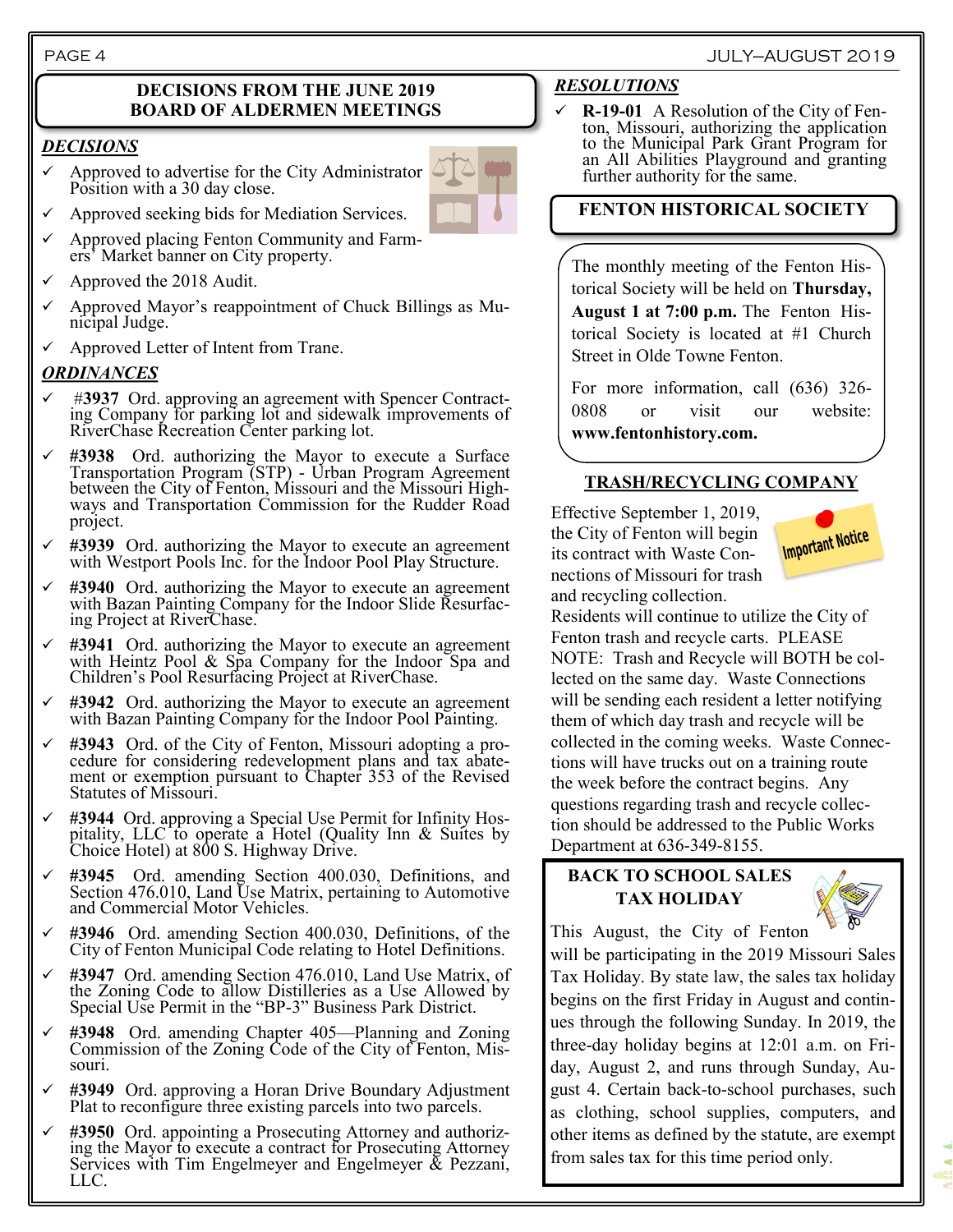# **PARKS & RECREATION**

#### **UPCOMING PROGRAM OFFERINGS**

For detailed information, including program fees and registration requirements, please call RiverChase of Fenton at **(636) 343-0067** or visit our website at **www.fentonmo.org.**



# **SENIOR (55+) LUNCH AND BINGO**

Adults 55+ can enjoy a fun game of Bingo followed by Chicken and Rice for lunch. Wednesday, August 14th, 10:30 a.m. Cost is \$7 per person.

# **ADULT KI AIKIDO**

For ages 16 and older. The focus of this class is on the unification of mind and body. Classes meet Monday and Thursday evenings, 6:30—8:00 p.m., and Saturday mornings, 10:30 a.m.—12:00 p.m. Cost is \$40 for residents and members, and \$44 for non members.

# **NATIONAL FARMERS' MARKET WEEK**

Celebrate National Farmers' Market Week at the Fenton

Community and Farmers' Market! Shop all of our great local vendors. Enter to win a FREE basket filled with farmers' market goodies! Bring the whole



cones from Laguna Joe's Shaved Ice & More!

# **SENIOR MOVIE NIGHT**



Join us at RiverChase on Friday, August 23 at 7:30 p.m. to watch Singing in the Rain! Popcorn, snacks and beverages are provided. Free for RiverChase members, \$5 for non members.

# **YOUTH SOCCER LEAGUE**



This 6 game coed league provides the opportunity for recreational players to enhance their skills and knowledge of the game. Learning and sportsmanship are emphasized. Games will be held at Fenton City Park on

Saturday mornings and afternoons. Players will receive a numbered team t-shirt and award. An instructional "kickoff" camp will be conducted by the Ozzie Smith Sports Academy on September 14 and is included in your league fee. Cost is \$55 for residents and members, \$65 for non-members. The league begins September 21.

# **A FRIENDLY REMINDER**



At this busy time of year, the weekly chore of lawn maintenance can fall behind. We

would like to take this opportunity to ask you to mow and trim your lawn regularly so it does not get too tall (9" is considered the standard maximum height).

Call the Community Development Department at (636) 349-8110 with any questions.

# **NOMINATIONS SOUGHT FOR JOHN FABICK COMMUNITY SER-VICE AWARD**

Mayor Bob Brasses and the Board of Aldermen are officially requesting nominations for the annual "John Fa-



bick Community Service Award". This award was named in memory of Mr. Fabick for his dedication to our community and his corporate leadership.

The City of Fenton recognizes that many of its residents, businesses and civic organizations contribute in a significant manner to the City each day, without reward or recognition. These include those that have brought honor upon themselves and the community through some outstanding accomplishment as well as service-minded volunteers who simply want to be involved in the community by serving on a City Board or Commission.

To that end, the City has established a process that will allow for appropriate recognition of an individual, business or civic group, Board or Commission that has contributed a significant and useful service to the community.

Actions being recognized must benefit the City of Fenton or its residents in some manner. The individual must live or be employed within the Fenton City limits and the business or civic group must be located within the City limits.

Nomination forms are available as of July 1, 2019. To obtain a nominating form, contact City Clerk, Morgan Kuepfert at (636) 343-2080. All nominations must be forwarded to City Hall by September 27, 2019. The Mayor and Board of Aldermen will meet to review all nominations for a final decision. The award will be presented at the November Board of Aldermen Meeting.







@FentonParks @FentonParks www.facebook.com/FentonParks www.facebook.com/FentonFarmersMarket